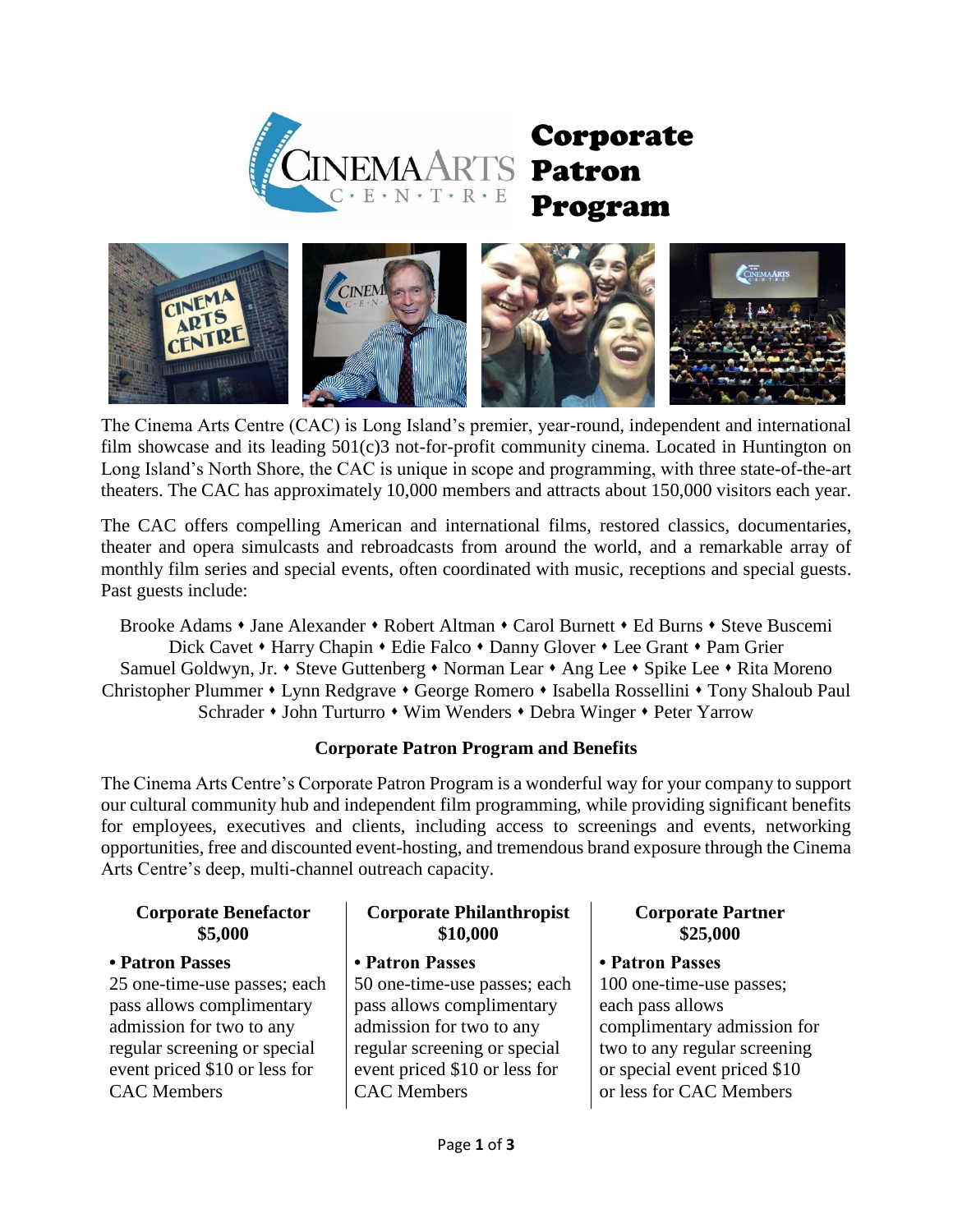## **• Director's Circle Membership Cards**

2 Cards: Each card entitles bearer to one full year of Director's Circle membership which includes complimentary admission to all regular screening or special event priced \$10 or less for CAC Members, and free popcorn, soda, coffee, tea or water

**• Film Comment Magazine**

2 subscriptions Film Comment Magazine

#### **• Networking**

2 invitations to our annual Garden Party and annual Holiday Brunch attended by our closest supporters and local business and civic leaders

## **• Event Hosting**

Member-pricing for facility rentals, and one free rental Monday-Friday 8am-11:30 am for a morning seminar or networking breakfast (depending upon availability of space)

## **• Acknowledgment as a Corporate Benefactor for a Full Year**

Inclusion of company name on screen slide in our prescreening slideshow, four times daily in each of our three theaters; inclusion of company name on our donor wall in our highly-trafficked Sky Room Café; inclusion of company name on back page of our Monthly program Guide with a distribution of 20,000; clickable logo in our

# **• Director's Circle Membership Cards**

4 Cards: Each card entitles bearer to one full year of Director's Circle membership which includes complimentary admission to all regular screening or special event priced \$10 or less for CAC Members, and free popcorn, soda, coffee, tea or water

**• Film Comment Magazine** 4 subscriptions Film Comment Magazine

#### **• Networking**

4 invitations to our annual Garden Party and annual Holiday Brunch attended by our closest supporters and local business and civic leaders

## **• Event Hosting** Member-pricing for facility rentals, and one free rental Monday-Friday 8am-11:30 am for a morning seminar or networking breakfast (depending upon availability

of space) **• Private Screening** One Private Screening in Cinema 2 or 3 and use of Sky Room for you and your guests any Monday-Thursday,

# **• Acknowledgment as a Corporate Philanthropist for a Full Year**

depending on availability

Dedicated screen slide with logo and text in our prescreening slideshow, four times daily in each of our three theaters; inclusion of company name on our donor

# **• Director's Circle Membership Cards**

10 Cards: Each card entitles bearer to one full year of Director's Circle membership which includes complimentary admission to all regular screening or special event priced \$10 or less for CAC Members, and free popcorn, soda, coffee, tea or water

**• Film Comment Magazine** 6 subscriptions Film Comment Magazine

## **• Networking**

6 invitations to our annual Garden Party and annual Holiday Brunch attended by our closest supporters and local business and civic leaders

# **• Event Hosting**

Member-pricing for facility rentals, and one free rental Monday-Friday 8am-11:30 am for a morning seminar or networking breakfast (depending upon availability of space)

# **• Private Screening**

One Private Screening in Cinema 1, 2 or 3 and use of Sky Room for you and your guests any Monday-Thursday, depending on availability

## **Acknowledgment as a Corporate Philanthropist for a Full Year**

Dedicated screen slide with logo and text in our prescreening slideshow, four times daily in each of our three theaters; inclusion of